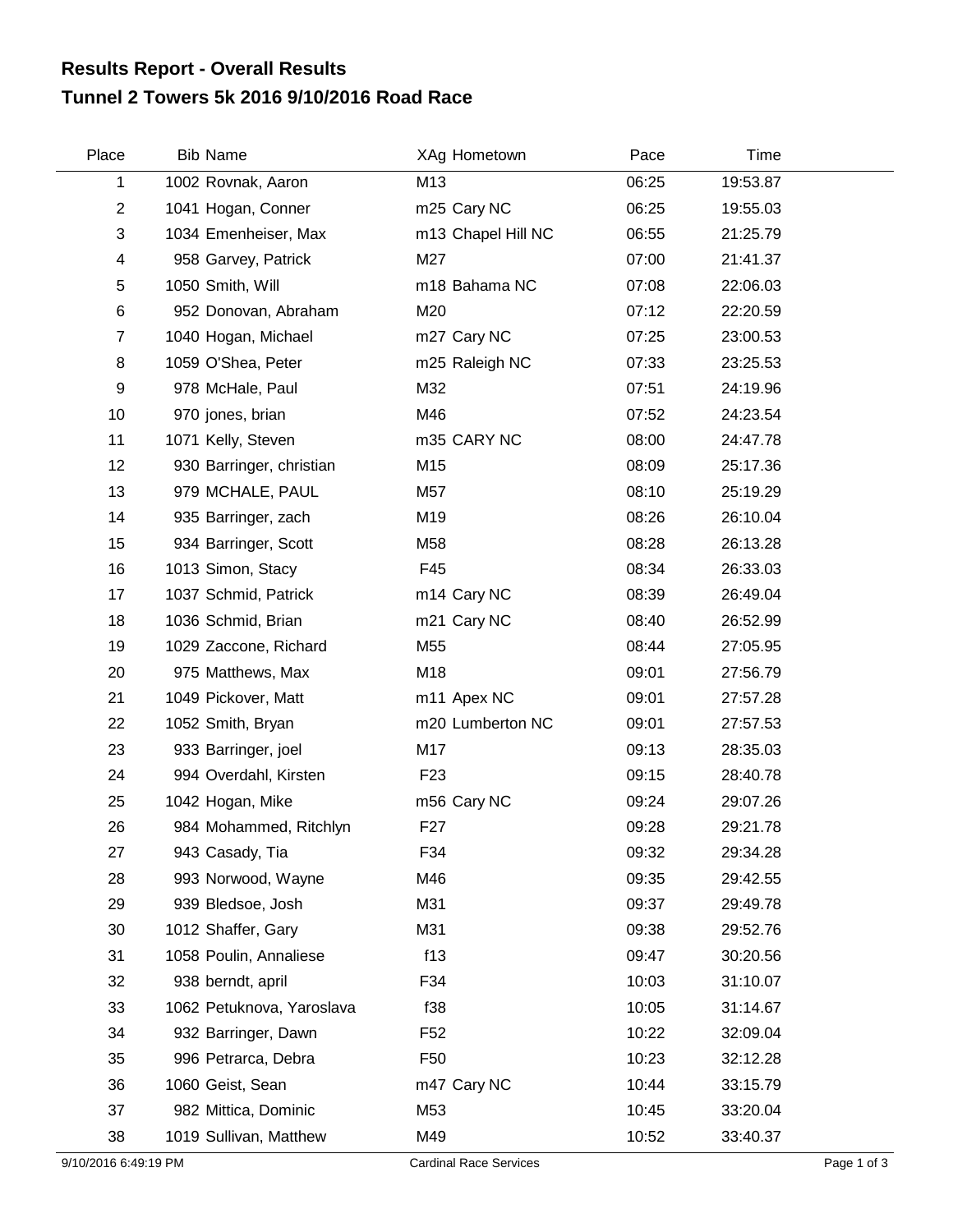| Place | <b>Bib Name</b>        | XAg Hometown         | Pace  | Time     |  |
|-------|------------------------|----------------------|-------|----------|--|
| 39    | 937 Bell, Darcy        | F54                  | 10:56 | 33:53.54 |  |
| 40    | 1081 Goeken, Elaine    | f39                  | 11:29 | 35:36.47 |  |
| 41    | 961 Gigon, Kristen     | F <sub>53</sub>      | 11:56 | 37:01.03 |  |
| 42    | 1039 Ridenhour, Jerri  | f49 Clayton NC       | 11:57 | 37:01.28 |  |
| 43    | 981 Mittica, Daniel    | M14                  | 11:57 | 37:03.78 |  |
| 44    | 1057 Poulin, James     | m48 CARY NC          | 12:09 | 37:39.58 |  |
| 45    | 1011 Sellman, Logan    | F <sub>15</sub>      | 12:44 | 39:27.57 |  |
| 46    | 1061 Sellman, Parker   | m11 Apex NC          | 12:44 | 39:27.82 |  |
| 47    | 1021 Thomson, JoAnne   | F <sub>57</sub>      | 12:50 | 39:45.82 |  |
| 48    | 968 James, John        | M37                  | 12:51 | 39:48.82 |  |
| 49    | 1064 Divers, Caitlin   | f27 Durham NC        | 13:00 | 40:16.93 |  |
| 50    | 1070 Borgesi, Robert   | m48 Holly Springs NC | 13:04 | 40:30.50 |  |
| 51    | 1000 Quintela, Alex    | M35                  | 13:04 | 40:31.07 |  |
| 52    | 966 Howard, Touche     | M55                  | 13:18 | 41:13.83 |  |
| 53    | 992 Norwood, Charity   | F41                  | 13:18 | 41:13.83 |  |
| 54    | 950 Dmytriw, Liz       | F42                  | 13:22 | 41:26.31 |  |
| 55    | 1044 Causey, Mike      | m65 Greensboro NC    | 13:25 | 41:34.08 |  |
| 56    | 983 Mittica, Rebecca   | F <sub>50</sub>      | 13:40 | 42:21.83 |  |
| 57    | 1014 Sinkiewicz, Jacob | M29                  | 13:50 | 42:52.10 |  |
| 58    | 960 Gaudette, Keith    | M46                  | 13:50 | 42:52.82 |  |
| 59    | 991 Montgomery, Laurie | F48                  | 14:00 | 43:23.23 |  |
| 60    | 965 Herber, Paula      | F48                  | 14:00 | 43:23.57 |  |
| 61    | 995 Petrarca, Brian    | M52                  | 14:19 | 44:22.14 |  |
| 62    | 1009 Schmid, Lisa      | F <sub>52</sub>      | 14:24 | 44:38.58 |  |
| 63    | 1008 Schmid, James     | M52                  | 14:24 | 44:39.08 |  |
| 64    | 1022 Wallace, Teri     | F <sub>53</sub>      | 14:49 | 45:56.33 |  |
| 65    | 967 Jackson, Emily     | F30                  | 14:49 | 45:56.38 |  |
| 66    | 945 Coram, Brittany    | F <sub>26</sub>      | 14:50 | 45:57.57 |  |
| 67    | 946 Coram III, Hunter  | M30                  | 14:50 | 45:58.32 |  |
| 68    | 951 Dombek, Jolene     | F41                  | 14:50 | 46:00.32 |  |
| 69    | 1005 Sanguily, Michael | M16                  | 14:58 | 46:25.33 |  |
| 70    | 962 Griesdorn, Monica  | F <sub>52</sub>      | 14:59 | 46:25.57 |  |
| 71    | 1006 Sanguily, Robert  | M51                  | 14:59 | 46:27.57 |  |
| 72    | 1038 Anderson, Bobby   | m24 Greensboro NC    | 15:03 | 46:38.32 |  |
| 73    | 1068 Wanbaugh, TJ      | m52 Cary NC          | 15:07 | 46:52.34 |  |
| 74    | 1067 Wanbaugh, Lynn    | f49 Cary NC          | 15:07 | 46:52.83 |  |
| 75    | 1056 Coats, Nicholas   | m17                  | 15:20 | 47:30.58 |  |
| 76    | 980 Miller, Laura      | F32                  | 15:23 | 47:41.63 |  |
| 77    | 1063 Bledsoe, Niki     | f30 Clayton NC       | 15:23 | 47:41.82 |  |
| 78    | 1028 Zaccone, Jeannie  | F <sub>50</sub>      | 15:34 | 48:14.82 |  |
| 79    | 1066 Smart, Andy       | m38 Raleigh NC       | 15:44 | 48:47.82 |  |